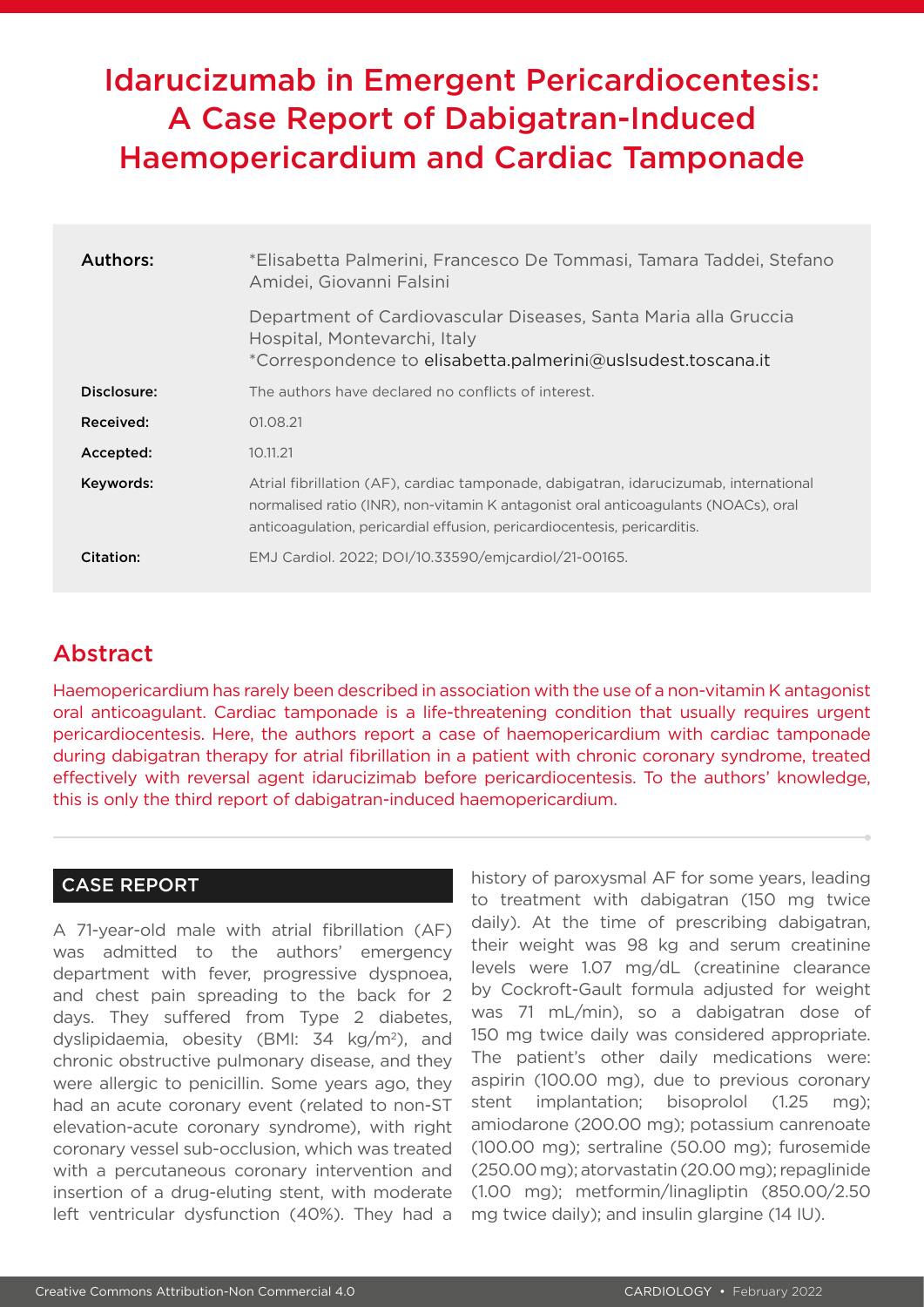On admission, their blood pressure was 95/65 mmHg, oxygen saturation 88%, heart rate 100 bpm, and they were anuric. Chest X-ray showed cardiomegaly, mild aortic ectasia, and signs of chronic obstructive pulmonary disease. An ECG demonstrated a low QRS voltage and incomplete left bundle branch block. Haematology results illustrated leukocytosis with neutrophilia (white blood cell count: 10.60x109 /L; neutrophil count:  $8.85 \times 10^{3}$  /µL), low haemoglobin count (9.60 g/dL), and a high level of C-reactive protein (9.89 mg/dL). Renal injury was evident from a blood urea nitrogen level of 0.75 g/L and creatinine level of 2.07 mg/dL (creatinine clearance by Cockroft-Gault formula adjusted for weight was 36 mL/min). Serum potassium was 4.7 mmol/L and the level of sodium was 128.0 mmol/L; liver enzyme tests were normal (aspartate transaminase: 17 U/L; alanine aminotransferase: 14 U/L). Activated partial thromboplastin time (aPTT) was prolonged at 65 seconds, prothrombin time was reduced at 36%, and the international normalised ratio (INR) was measured as 2.03. Slightly elevated troponin levels were also detected (high-sensitivity cardiac troponin T: 36 pg/mL).

Right away, an echocardiogram performed in the emergency room showed a massive circumferential pericardial effusion with initial signs of cardiac tamponade (Figure 1). Regardless of the state of acute renal failure, considering the need to rapidly exclude the presence of aortic dissection, a thoracic angio-CT (Figure 2) was urgently performed. This confirmed a circumferential pericardial effusion of more than 5 cm in diastole with haemorrhagic appearance, as well as a mild dilatation of the proximal ascending aorta (40 mm; 1.72 mm/m2) without signs of dissection. Thoracic tumoural masses were not observed. A dialysis session was scheduled to remove the contrast agent used for angio-CT, if necessary.

The patient was transferred to the intensive care unit. The last intake of dabigatran was in the morning, 4 hours before the admission. Idarucizumab (5 g) was administered intravenously; within a few minutes, a subxiphoid pericardiocentesis was performed under local anaesthesia and echo guidance. A 6 F pig-tail catheter (EasyKit®, ab medica, Milan, Italy) was inserted into the pericardium, and 1,400 mL of haemorrhagic fluid was drained.

The patient was treated with intravenous fluids and a blood transfusion to increase their blood pressure, after which renal function gradually improved and anaemia slowly resolved. Doses of oral anticoagulant were temporarily stopped, while the antibiotic oral clarithromycin (500 mg once daily) and low doses of the corticosteroid oral prednisone (25 mg once daily) were administered. Fever and inflammation indices reduced (C-reactive protein: 1.50 mg/dL) within a few days, as did renal failure (creatinine: 0.98 mg/dL).

Cytology results of the pericardial fluid were negative for malignancy. Fluid microscopy revealed predominantly erythrocytes (740,000 cells/ $\mu$ L) and leukocytes (1,041 cells/ $\mu$ L), with 77% neutrophils, 5.8 g/dL total proteins, 1,492 IU/L lactate dehydrogenase, and a fluid-to-serum lactate dehydrogenase ratio >0.6. All viral serology screenings for *Chlamydia pneumoniae*, *Mycoplasma pneumoniae*, and *Legionella* antibodies; tests for specific neoplasm markers; and an autoimmune disease panel were negative. Subsequently, the echocardiogram showed a resolution of pericardial effusion with residual fibrin stratification (Figure 3).

The patient was discharged 5 days after admission. The therapy prescribed upon discharge consisted of: bisoprolol (1.25 mg), furosemide (100.00 mg), prednisone (12.50 mg), pantoprazole (20.00 mg), clarithromycin (500.00 mg), potassium canrenoate (25.00 mg), atorvastatin (20.00 mg), sertraline (50.00 mg), amiodarone (200.00 mg), dabigatran (110.00 mg twice daily), and antidiabetics, as usual. The ECG on discharge showed sinus rhythm at 70 bpm, a PR interval of 0.20 seconds, an incomplete left bundle branch block, and supraventricular premature beats. At the post-discharge 1-month follow-up, the clinical status of the patient appeared excellent, and no pericardial effusion was found in the transthoracic echocardiogram.

### **DISCUSSION**

Non-vitamin K antagonist oral anticoagulant (NOAC) therapy in patients with AF has been shown to lead to lower rates of stroke and systemic embolism compared with warfarin, as well as variable comparative rates of major bleeding.<sup>1,2</sup> At the admission, the patient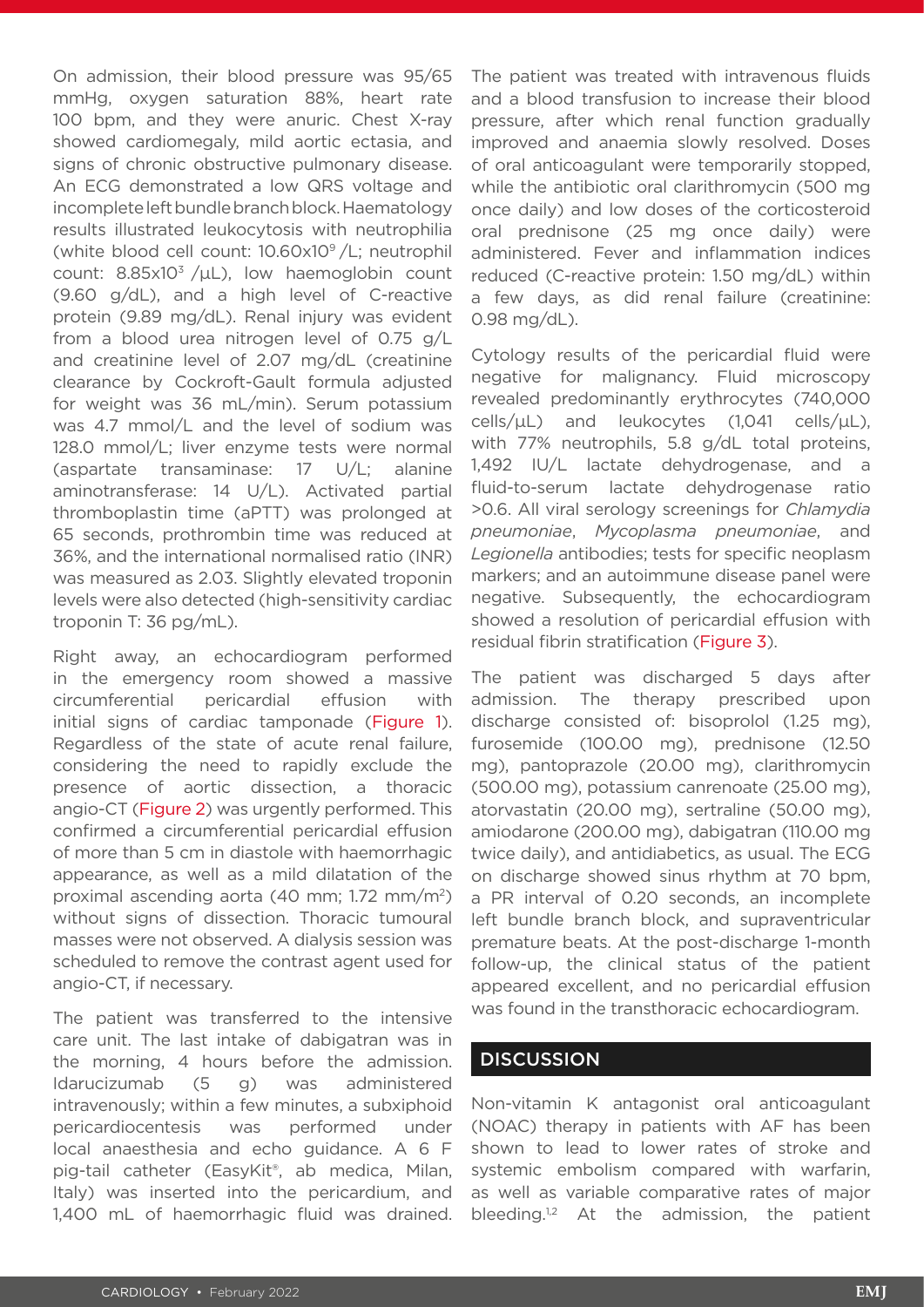

Figure 1: An echocardiogram at the entrance showing haemopericardium on an apical four chamber view.



Figure 2: A thoracic angio-CT showing massive pericardial effusion.



Figure 3: A post-pericardiocentesis echocardiogram showing a resolution of pericardial effusion with residual fibrin stratification at subcostal view.

\*Site of residual fibrin stratification.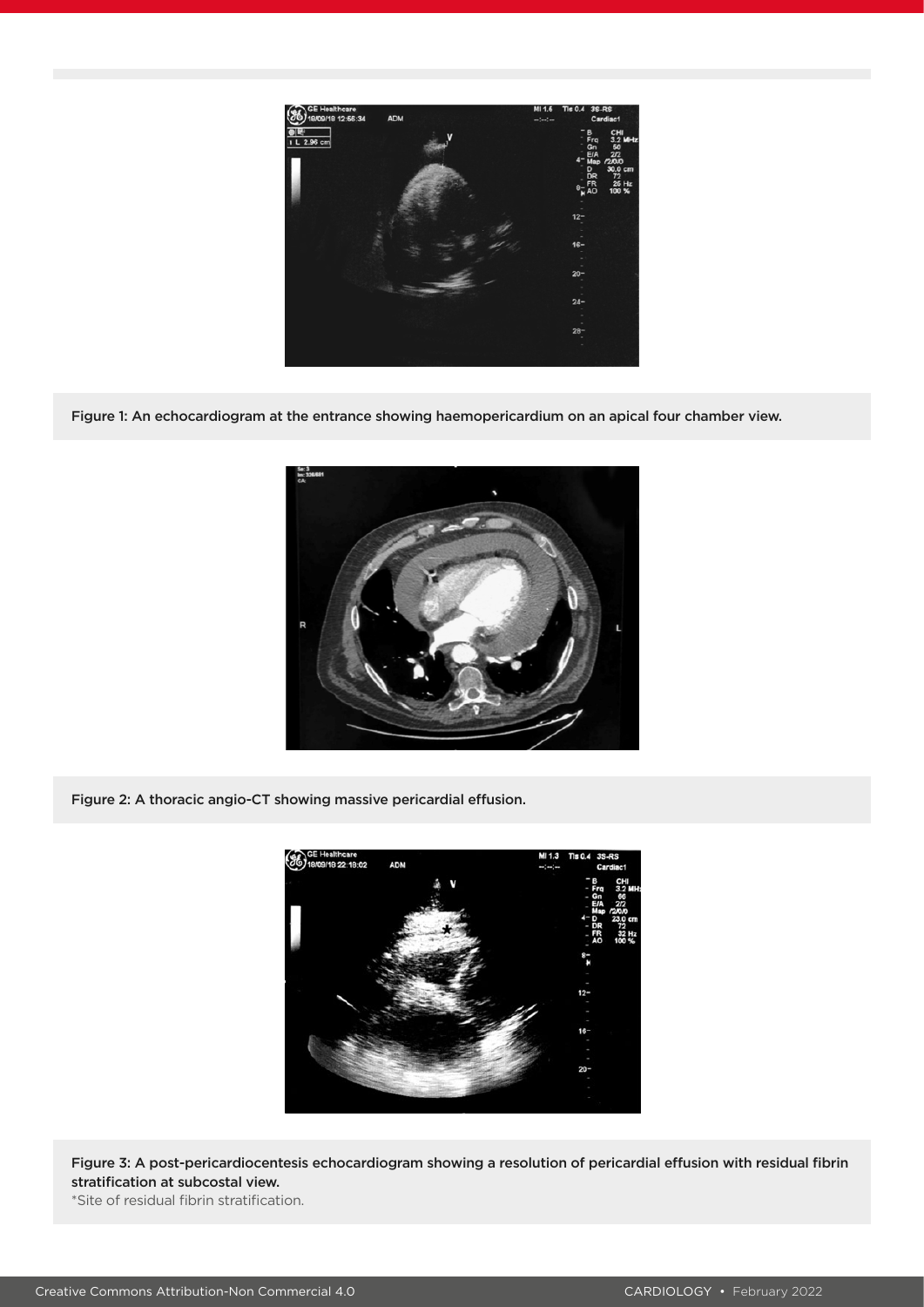presented with an altered coagulation status and new-onset renal failure, which might be related to various factors such as a febrile dehydration status with worsening of renal function, cardiac tamponade with obstructive shock, or peripheral hypoperfusion and acute pre-renal insufficiency causing drug accumulation and increased bleeding risk. $3$  The patient was taking amiodarone, a potent P-glycoprotein inhibitor, and aspirin, which may have increased the risk of bleeding. In renal failure, bleedings are increased two-fold: the accumulation of ureamic toxins during ureamia itself can lead to bleeding episodes.4 Moreover, renal failure contributes to increased bleeding risk because more than 80% of dabigatran etexilate is excreted via the renal pathway.5 The detection of aPTT >90 or INR >2 in blood examination seems to be related to dabigatran overdose in several trials,<sup>6,7</sup> as well as in the case outlined here. This hypothetical risk was adequately considered: aspirin was withdrawn at discharge and the dabigatran dosage was reduced to 110 mg twice daily.

The side effects of NOACs are not easy to monitor. There is no laboratory test that can reliably monitor its anticoagulant effect in a similar manner to how the INR is used to monitor dicumarol drugs, or how the aPTT is used for heparin therapy.<sup>8,9</sup> An advantage of dabigatran compared with factor Xa inhibitors is the existence of an antidote: idarucizumab, a monoclonal antibody fragment that was approved in 2016 by the U.S. Food and Drug Administration (FDA). Idarucizumab binds to dabigatran with an affinity that is 350 times as high as that

observed with thrombin, neutralising its activity within minutes.<sup>10</sup> In this case, the administration of idarucizumab permitted a rapid and successful pericardiocentesis after 5 minutes in the setting of haemopericardium, without clinical bleeding or other complications, and not requiring surgical intervention. To the authors' knowledge, only two cases have previously been reported to date on idarucizumab use in haemopericardium.<sup>11,12</sup>

The authors' recommendation for clinical practice is as follows: the use of any anticoagulant is associated with some drug–drug interactions, which may increase the risk of serious bleeding as well as diminish stroke protection.13,14 The European Heart Rhythm Association (EHRA) recommend a structured follow-up of patients on NOACs.15 Echo-guided pericardiocentesis is a feasible procedure for patients in therapy with dabigatran where administration of the antidote idarucizumab occurs immediately before the procedure.16

#### **CONCLUSION**

Percutaneous drainage is the default strategy for resolving a pericardial effusion. This case highlights the potential for dabigatran, as well as other NOACs, to cause haemorrhagic effects. However, idarucizumab presents a real advantage for patients in NOAC therapy as it reduces the potential haemorrhagic risk of dabigatran and permits urgent surgical procedures to take place, allowing for better results and fewer complications.

#### References

- 1. Lip GYH et al. Effectiveness and safety of oral anticoagulants among nonvalvular atrial fibrillation patients. Stroke. 2018;49(12):2933-44.
- 2. Connolly SJ et al. Dabigatran versus warfarin in patients with atrial fibrillation. N Engl J Med. 2009;361(12):1139-51.
- 3. Liesenfeld KH et al. Population pharmacokinetic analysis of the oral thrombin inhibitor dabigatran etexilate in patients with nonvalvular atrial fibrillation from the RE-LY trial. J Thromb Haemost. 2011;9(11):2168-75.
- 4. Lutz J et al. Direct oral anticoagulants

in patients with chronic kidney disease: patient selection and special considerations. Int J Nephrol Renovasc Dis. 2017;10:135-43.

- 5. Eikelboom JW et al. Risk of bleeding with 2 doses of dabigatran compared with warfarin in older and younger patients with atrial fibrillation: an analysis of the randomized evaluation of long-term anticoagulant therapy (RE-LY) trial. Circulation. 2011;123(21):2363-72.
- 6. Kernan L et al. Fatal gastrointestinal hemorrhage after a single dose of dabigatran. Clin Toxicol (Phila).

2012;50(7):571-3.

- 7. Steffel J et al. The 2018 European Heart Rhythm Association practical guide on the use of non-vitamin K antagonist oral anticoagulants in patients with atrial fibrillation. Eur Heart J. 2018;39(16):1330-93.
- 8. Lindahl TL et al. Effects of the oral, direct thrombin inhibitor dabigatran on five common coagulation assays. Thromb Haemost. 2011;105(2):371-8.
- 9. Douxfils J et al. Impact of dabigatran on a large panel of routine or specific coagulation assays. Laboratory recommendations for monitoring